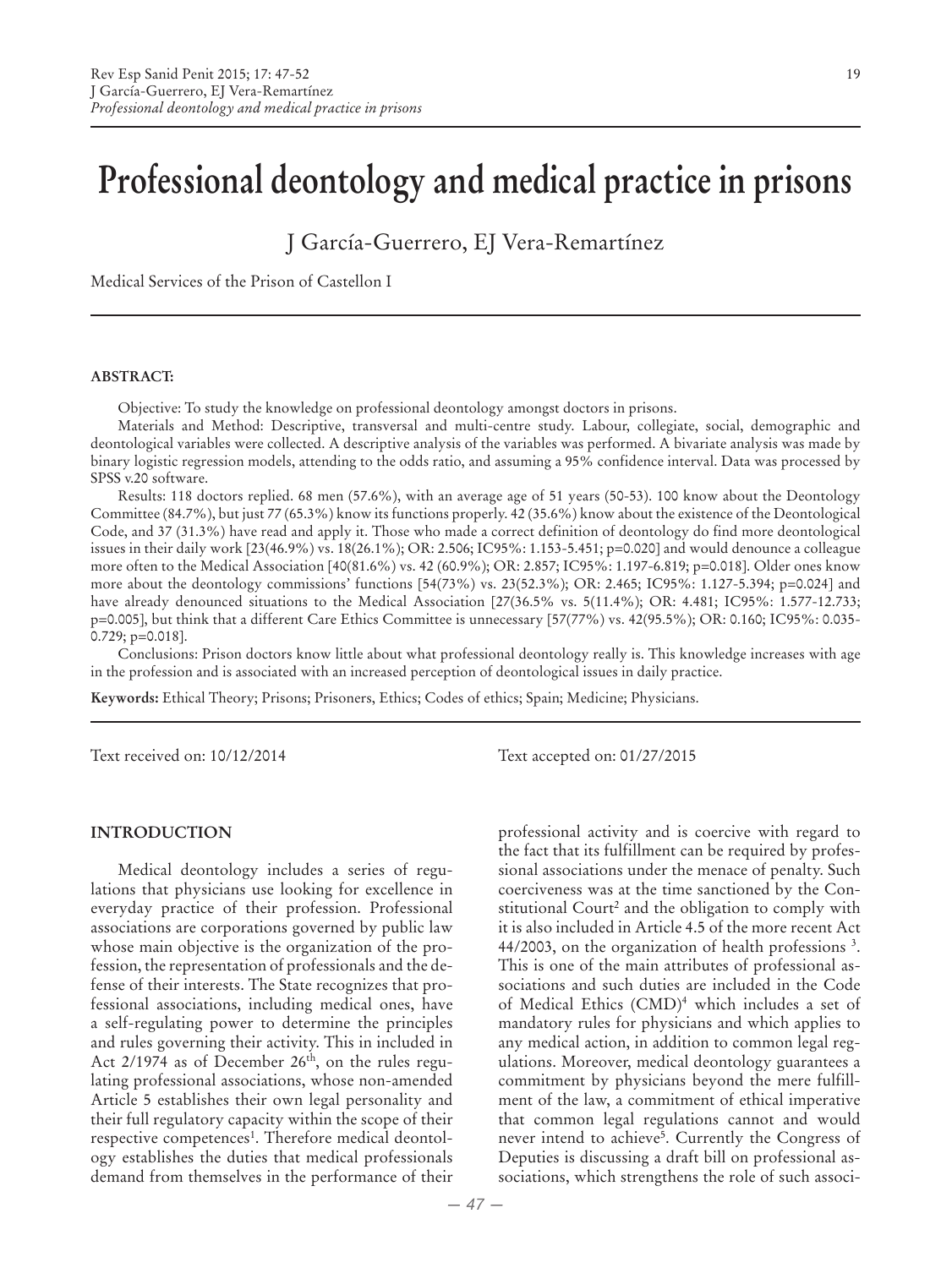ations as far as professions' deontological regulations are concerned even further.

In spite of the coerciveness of medical deontology there is a lack of studies on the knowledge and compliance of physicians on this matter, and those that we have found reveal far from encouraging results<sup>6,7</sup>. The work developed in prisons, including health care provided in such facilities, is submitted to extreme scrutiny, both from an administrative and a judicial point of view. Such control entails that imprisoned individuals far from being "*outsiders*" lie "*at the very heart*  of law" in the words of M. Focault <sup>8</sup> and can and must enjoy their full individual rights regardless of the sentence or the law, among which the right to the protection of health plays a key role. The aforementioned control has made physicians developing their tasks in prisons real experts on legal and administrative issues governing the provision of healthcare to individuals deprived from their freedom. Common sense tells us that since medical deontology is binding for any physician as it has been previously stated prison healthcare providers must be familiar with its regulations and must comply with them in their professional exercise. Moreover, the fulfillment of deontological requirements is a guarantee of the independence of professional exercise5 , which is usually threatened by the multitude of regulations governing everyday life in prisons and the strict hierarchical nature of the correctional system. We have not found any studies on the degree of knowledge and compliance on this matter. Our objective is to find out the level of awareness on professional deontology and the attitude towards it among prison doctors.

## **MATERIAL AND METHODS**

**Design:** descriptive cross-sectional multi-center study carried out by means of the completion of a questionnaire sent by email.

**Scope**: doctors developing their professional exercise in Spanish prisons.

The questionnaire was sent in February 2012 to all detention facilities, questionnaires received within three months were included in the study and throughout March and April reminders were sent as to achieve further answer rates.

**Instruments and Procedures:** a survey including 29 questions was designed. Only 1 was a numeric question, 26 questions were close-ended and codified with multiple choice answers to enter one or more answers and finally there were 2 open-ended questions to define concepts by means of short texts. Once the

questionnaire had been drafted a PDF file was created to facilitate the introduction and sending of data by means of text fields and activation of check boxes among the answers offered. This file was sent by email together with a presentation and instruction letter to all prison doctors. Once the answers were received they were included in a data base for eventual processing.

**Variables collected:** information on social and demographical matters was collected by variables such as: gender, age or facility where professional activity is performed. Information on educational background and professional activity was also gathered: education and training, employment status, professional experience and experience in detention facilities. Finally, information on attitudes towards and knowledge on ethical deontological and legal matters regarding the exercise of the medical profession was also collected.

**Data processing:** A data base was created by means of ACCESS-2007, where the answers sent were protectively introduced through previous codification of answer fields as to correct possible mistakes in the introduction of answers. Open-ended answers were also coded according to groups. Once fulfilled data was exported to a data file to be processed by IBM Statistics SPSS v.20 software.

Once exported and prior to any calculation, another data cleansing procedure was completed to control the quality of the data by means of two types of techniques:

# **LOGIC AND RANK-TESTS**

Obtaining of the distribution of missing values or unknown values by means of the MVA procedure (Missing Value Analysis) implemented by the software.

Statistical analysis: a descriptive analysis of the sample was carried out in the first place. For the only quantitative variable, its median and corresponding interquartile rank were used, since it did not follow a normal distribution after applying the Kolmogorov-Smirnov test. The rest of qualitative variables were expressed as absolute and relative frequencies. To continue, a bivariate analysis was carried out by means of binary logistic regression models, upon determination of the odds ratio with its corresponding 95% confidence intervals. In this analysis the following dependent variables were randomly established: age (50 or older and younger than 50); experience regarding the exercise of medicine and the performance of the profession in prisons (15 or more years and less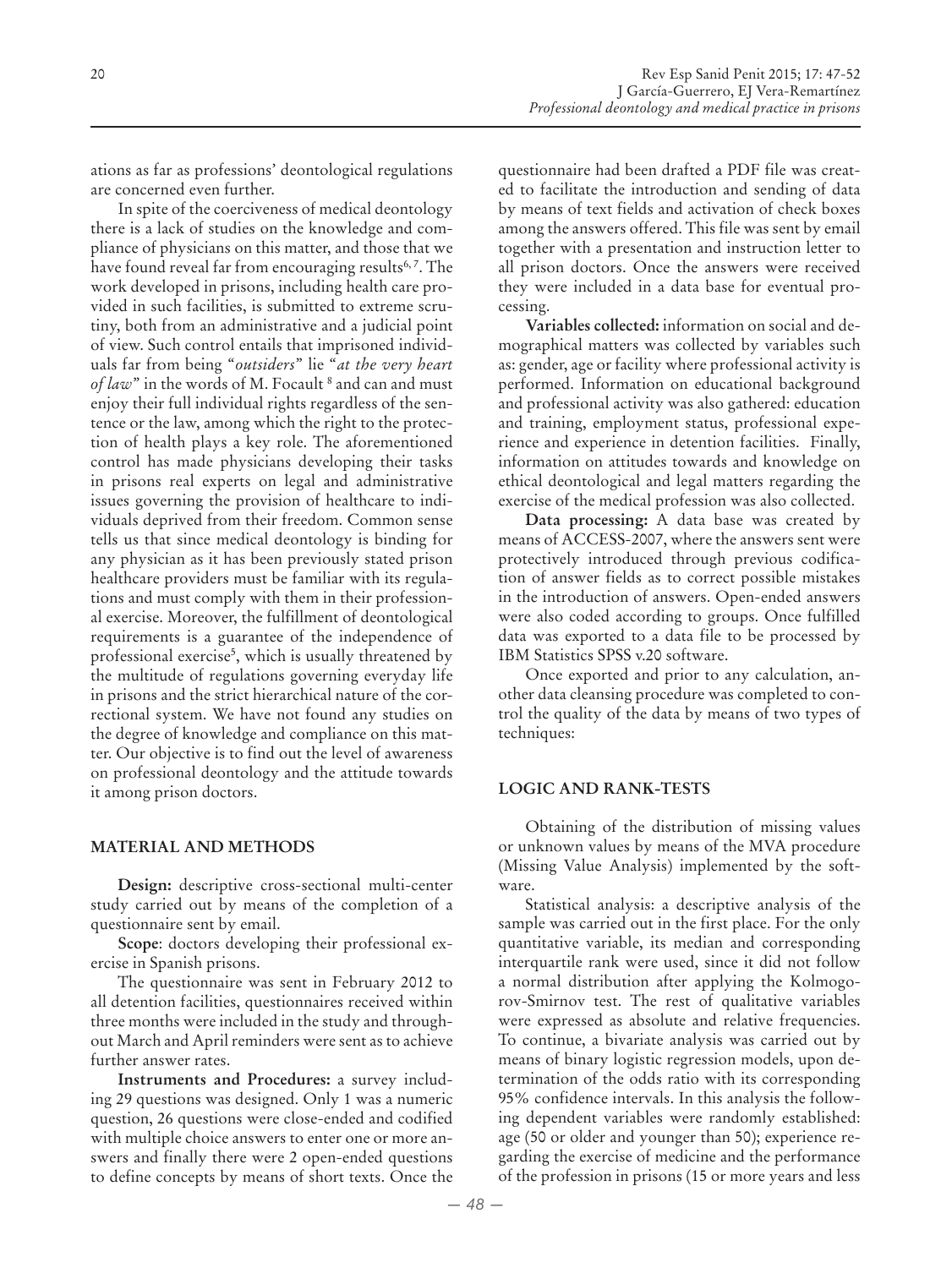than 15 years); population hosted in the detention facility (800 or less or more than 800); knowledge on the correct definition of deontology (yes or no) according to the researchers' opinion and knowledge on and implementation of the code of medical ethics (yes or no).

Ethical and administrative aspects: since it was an opinion questionnaire fulfilled by free individuals who required no further intervention its implicit informed consent was implied to participate in the study.

#### **RESULTS**

118 practitioners from 49 different facilities located in 16 autonomous communities answered the questionnaire, which implies that 28.6% out of the total 412 physicians performing their job within pris-

Table 1: Main features on the sample (n=118)

| Gender                                                        |              |  |  |  |  |  |
|---------------------------------------------------------------|--------------|--|--|--|--|--|
| Male                                                          | 68 (57.6%)   |  |  |  |  |  |
| Female                                                        | 50 (42.2%)   |  |  |  |  |  |
| Age                                                           | 51 (50-53)*  |  |  |  |  |  |
| $\leq 50$                                                     | 45 (38.1%)   |  |  |  |  |  |
| >50                                                           | 73 (61.9%)   |  |  |  |  |  |
| Professional experience                                       |              |  |  |  |  |  |
| $\leq$ 15 years                                               | $11(9.3\%)$  |  |  |  |  |  |
| $>15$ years                                                   | 107 (90.7%)  |  |  |  |  |  |
| <b>Experience in prisons</b>                                  |              |  |  |  |  |  |
| $\leq$ 15 years                                               | 34 (37.3%)   |  |  |  |  |  |
| $>15$ years                                                   | 74 (62.7%)   |  |  |  |  |  |
| Experience in a facility of                                   |              |  |  |  |  |  |
| $\leq$ 800 inmates                                            | 48 (40.7%)   |  |  |  |  |  |
| $>800$ inmates                                                | 70 (59.3%)   |  |  |  |  |  |
| Administrative status                                         |              |  |  |  |  |  |
| Established official                                          | 92 (78%)     |  |  |  |  |  |
| Temporary official                                            | 15 (12.7%)   |  |  |  |  |  |
| Other                                                         | $11(9.3\%)$  |  |  |  |  |  |
| Correctly defines what professional deontology is             |              |  |  |  |  |  |
| Yes                                                           | 49 (41.5%)   |  |  |  |  |  |
| $\rm N_{0}$                                                   | $69(68.5\%)$ |  |  |  |  |  |
| Attitude towards the Code of Medical Ethics                   |              |  |  |  |  |  |
| Knows about it and implements it in<br>everyday practice      | 37 (31.3%)   |  |  |  |  |  |
| Does not know about it and ignores it<br>in everyday practice | 81 (68.7%)   |  |  |  |  |  |

Median (25-75 percentile)

on health<sup>9</sup> took part in the study.  $68$  (57.6%) were men and the median age was 51 years old (50-53). 107 (90.7%) had a professional experience of over 15 years and had been members of the medical association for the same period of time and 74 (62.7%) had an experience of over 15 years in prisons. Other features of the sample are displayed in Table 1.

Professional deontology was correctly defined by 49 physicians (41.5% out of the total sample) and 37 (31.3%) reported knowing and implemented the Code of Medical Ethics. 113 of respondents reported challenges from an ethical or deontological point of view and 99 (83.9%) believed that a prison Care Ethics Committee is necessary. Other answers to ethical-deontological-professional issues are displayed in Table 2. The main ethical or deontological issues reported by respondents are the following: administrative impositions in their professional practice (78); violation of medical secrecy obligations (57); imposition of compulsory treatment (46); relationship issues with other colleagues (38); forced feeding in cases of hunger strike (25) and issues regarding the relationship with the pharmaceutical industry (18).

Bivariate analysis revealed no significant differences with regard to the size of the facility where healthcare is provided. On the other hand there were some differences with regard to the other four categories of analysis. There was less objection among practitioners older than 50 years [9(12.3%) *vs.* 13(28.9%). OR: 0,029; 95%CI: 0.134-0.895; p= 0.029] and established officers were involved in more administrative issues [9(12.3%) *vs.* 13(28.9%). OR: 0.029; 95%CI: 0.134-0.895; p= 0.029] and legal problems [47 (51.4%) *vs.* 6 (23.1%). OR: 3.481; 95%CI: 1.281 to 9.461; p= 0.014] than temporary employees (Table 3).

The greatest differences are found with regard to professional experience in prisons. The longer physicians have worked in prisons the more administrative and legal problems they face, as well as having an improved knowledge of the Deontology Commission and its functions and a deeper awareness on deontological issues (see Table 4). However, practitioners with less experience believe more in the need of a prison Care Ethics Committee [42 (95.5%) *vs.* 57  $(77.0\%)$ . OR: 0.160; 95%CI: 0.035 to 0.729; p= 0.018] (Table 4). On the other hand, those who correctly define what professional deontology is find more deontological issues in their everyday practice and more actively defend deontological principles sin they are more willing to denounce colleagues violating these principles and they exercise more their right to conscientious objection (see Table 4).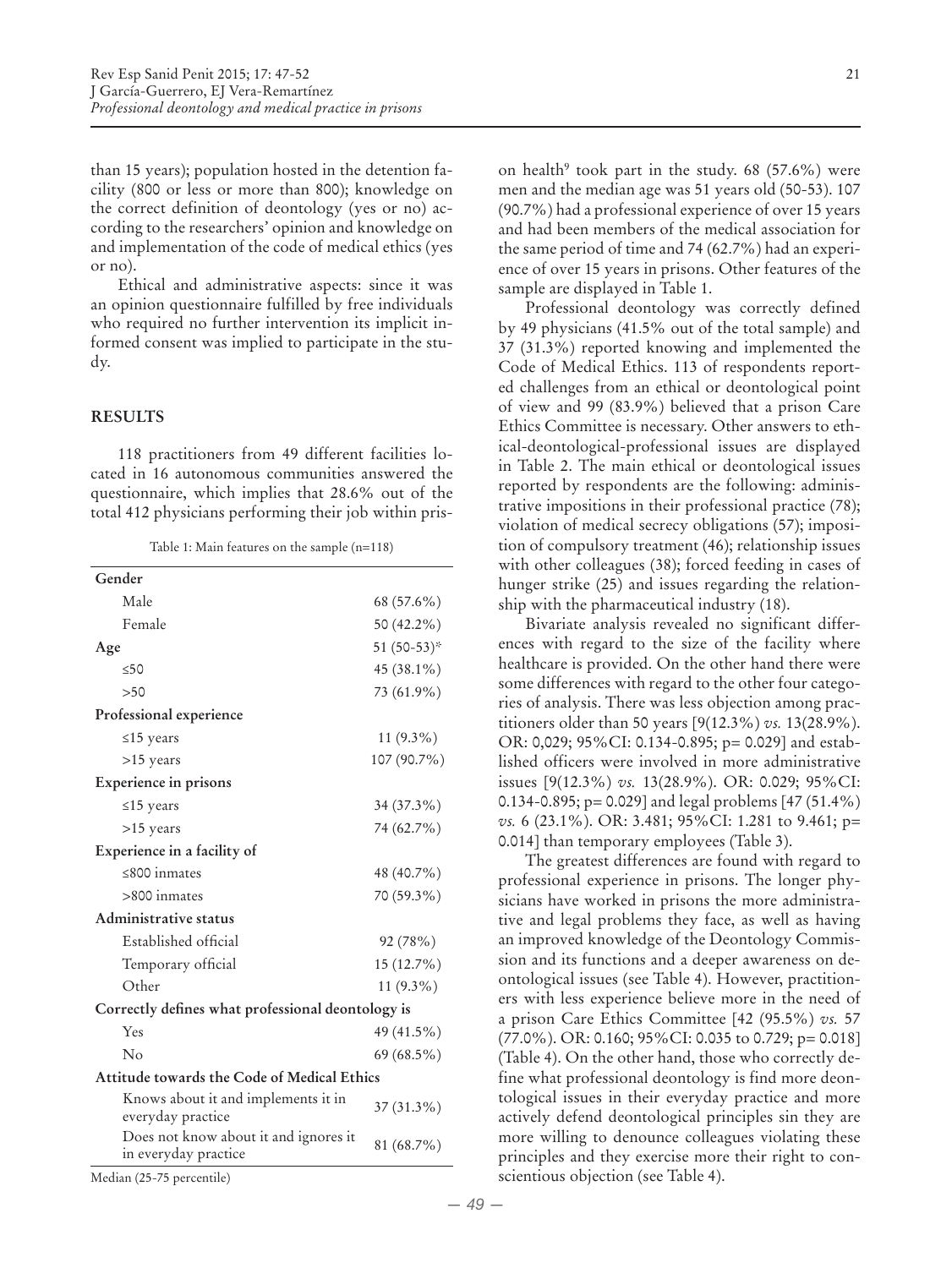|                                                                                      | $N = 118$     |              |                     |  |
|--------------------------------------------------------------------------------------|---------------|--------------|---------------------|--|
|                                                                                      | Yes           | $\rm No$     | No opinion/no reply |  |
| Do you know what the DC of the Medical Association is?                               | 100 (84.7%)   | 18 (15.3%)   |                     |  |
| Are you familiar with its functions?                                                 | 77 (65.3%)    | 41 (35.7%)   |                     |  |
| Are you familiar with the OMC Code in force?                                         | 42 $(35.6\%)$ | 23 (19.5%)   | 53 (44.9%)          |  |
| Would you denounce a colleague before the DC?                                        | 82 (69.5%)    | $1(0.8\%)$   | 35 (29.7%)          |  |
| Have you done so sometime?                                                           | $7(5.9\%)$    | 111 (94.1%)  |                     |  |
| Have you exercised your right to conscientious objection?                            | $22(18.6\%)$  | $96(81.4\%)$ |                     |  |
| Have you had any administrative problem as a consequence of<br>your job?             | 44 (37.3%)    | 74 (62.7%)   |                     |  |
| Have you had any legal problem as a consequence of your job                          | 53 (44.9%)    | $65(55.1\%)$ |                     |  |
| Do you find ethical and deontological problems with regard to<br>your job in prisons | 113 (95.8%)   | $5(4.2\%)$   |                     |  |
| Do you believe that a prison CEC is needed?                                          | 99 (83.9%)    | $12(10.2\%)$ | $7(5.9\%)$          |  |

Table 2: professional ethical and deontological matters

DC: Deontology Commission; OMC: Spanish Medical Colleges Association; CEC: Care Ethics Committee

Table 3. Results of bivariate analysis according to respondent age and employment status (only variables which achieved statistical significance are displayed).

| ANALYSIS ACCORDING TO AGE |  |
|---------------------------|--|
|                           |  |

| Variable                                       |                |                | $\leq 50$ years<br>$(n=45)$ | >50 years<br>$(n=73)$           | p              | <b>OR</b> | 95%CI           |
|------------------------------------------------|----------------|----------------|-----------------------------|---------------------------------|----------------|-----------|-----------------|
| Administrative Issues                          |                | Yes            | 14 (31.1%)                  | 30 (41.1%)                      | 0.277          | 1.545     | 0.705-3.386     |
|                                                |                | $\rm No$       | 31 (68.9%)                  | 43 (58.9%)                      |                |           |                 |
| Legal Issues                                   |                | Yes            | 16 (35.6%)                  | 37 (50.7%)                      | 0.110          | 1.863     | 0.868-3.998     |
|                                                |                | $\rm No$       | 29 (64.4%)                  | 36 (49.3%)                      |                |           |                 |
|                                                |                | Yes            | 13 (28.9%)                  | $9(12.3\%)$                     | 0.029          |           |                 |
| Conscientious objection                        |                | $\rm No$       | 32 (71.1%)                  | 64 (87.7%)                      |                | 0.346     | 0.134-0.895     |
|                                                |                | Yes            | 26 (57.8%)                  | 51 (69.9%)                      |                |           |                 |
| Would you denounce a colleague?                |                | N <sub>o</sub> | 19 (42.2%)                  | 22 (30.1%)                      | 0.182          | 1.694     | $0.781 - 3.675$ |
|                                                |                | Yes            | 26 (27.8%)                  | 51 (69.9%)                      |                |           |                 |
| Are you familiar with the functions of the DC? |                | $\rm No$       | 19 (42.2%)                  | 22 (30.1%)                      | 0.182          | 1.694     | $0.781 - 3.675$ |
| ANALYSIS ACCORDING TO EMPLOYMENT STATUS        |                |                |                             |                                 |                |           |                 |
| Variable                                       |                |                | Other situation<br>$(n=26)$ | Established<br>officer $(n=92)$ | p              | <b>OR</b> | 95%CI           |
|                                                | Yes            |                | $45(15.4\%)$                | 40 $(43.5\%)$                   |                | 4.231     | 1.350-13.26     |
| Administrative Issues                          | N <sub>o</sub> |                | 22 (84.6%)                  | 52 (56.5%)                      | 0.013          |           |                 |
| Legal Issues                                   | Yes            |                | $6(23.1\%)$                 | 47 (51.4%)                      |                |           |                 |
|                                                | $\rm No$       |                | 20 (76.9%)                  | 45(48.9%)                       | 0.014          | 3.481     | 1.281-9.461     |
| Would you denounce a colleague?                | Yes            | 22 (84.6%)     |                             | 60 (65.2%)                      |                |           |                 |
|                                                | $\rm No$       |                | $4(15.4\%)$                 | 32 (34.8%)                      | 0.066          | 0.341     | $0.108 - 1.075$ |
| Have you ever done so?                         | Yes            |                | $4(15.4\%)$                 | 28 (30.4%)                      |                |           |                 |
|                                                | N <sub>o</sub> |                | $22(84.6\%)$                | $64(69.6\%)$                    | 2.406<br>0.136 |           | 0.759-7.631     |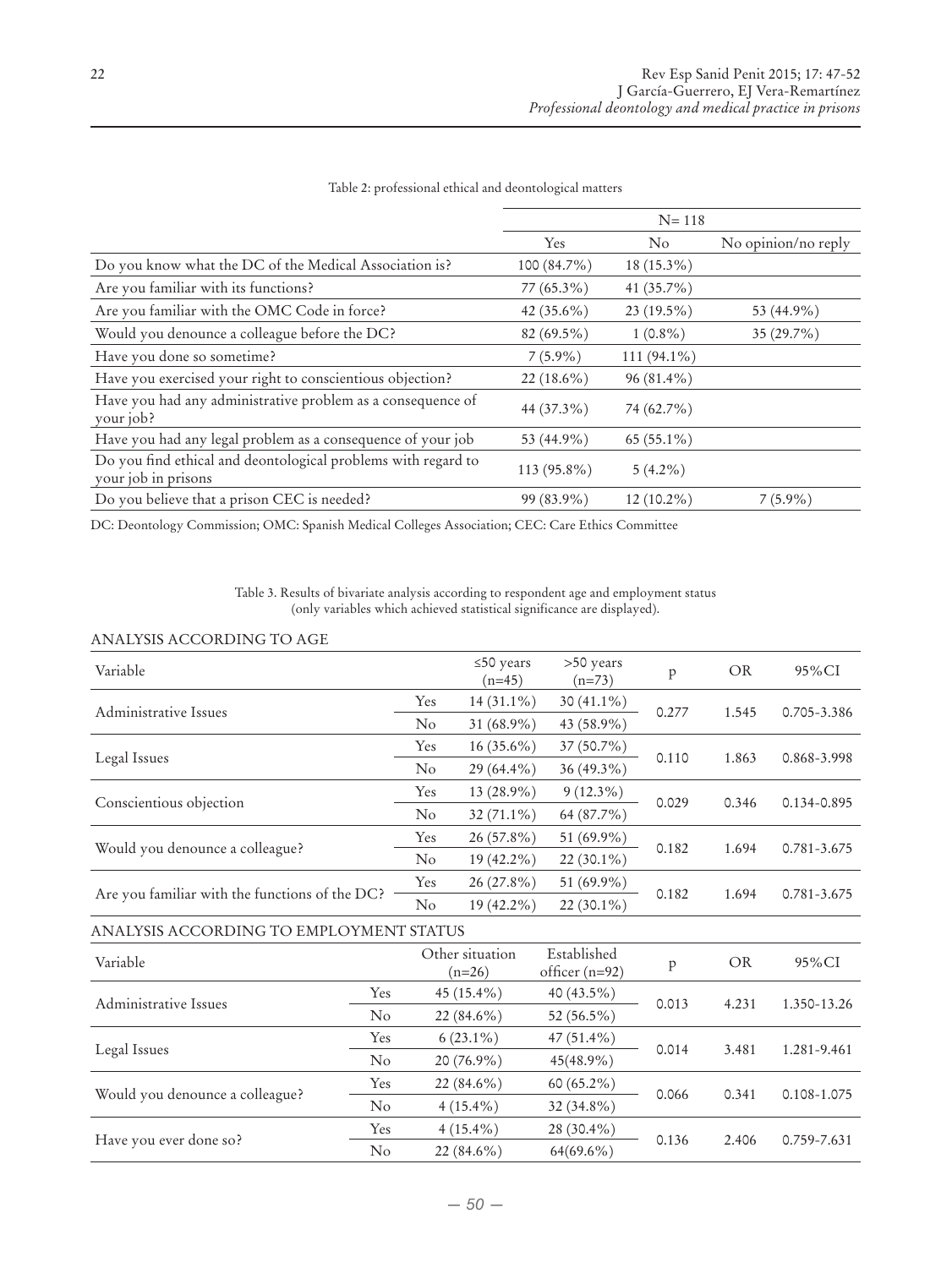Table 4. Results of bivariate analysis according to professional experience in prisons and appropriate definition of professional deontology (only variables which achieved statistical significance are displayed).

| Variable                                          |          | $\leq$ 15 years<br>$(n=44)$ | $>15$ years (n=74) | $\mathsf{p}$ | <b>OR</b> | 95%CI              |
|---------------------------------------------------|----------|-----------------------------|--------------------|--------------|-----------|--------------------|
| Administrative Issues                             | Yes      | $7(15.9\%)$                 | 37 (50.0%)         | 0.0001       |           | $2.091 -$          |
|                                                   | $\rm No$ | $37(84.1\%)$                | $37(50.0\%)$       |              | 5.286     | 13.363             |
| Legal Issues                                      | Yes      | 10(22.7%)                   | 43 (58.1%)         |              | 4.716     | $2.030 -$          |
|                                                   | No       | 34 (77.3%)                  | $31(41.9\%)$       | 0.0001       |           | 10.955             |
| Is a prison CEC necessary?                        | Yes      | 42 (95.5%)                  | 57 (77.0%)         |              | 0.160     | $0.035 - 0.729$    |
|                                                   | No       | $2(4.5\%)$                  | $17(23.0\%)$       | 0.018        |           |                    |
| Have you denounced a colleague?                   | Yes      | $5(11.4\%)$                 | $27(36.5\%)$       |              | 4.481     | $1.577-$<br>12.733 |
|                                                   | $\rm No$ | $39(88.6\%)$                | $47(63.5\%)$       | 0.005        |           |                    |
| Are you familiar with the functions of<br>the DC? | Yes      | $23(52.3\%)$                | 54(73.0%)          |              |           | 1.127-5.394        |
|                                                   | $\rm No$ | $21(47.7\%)$                | $20(27.0\%)$       | 0.024        | 2.465     |                    |
|                                                   |          |                             |                    |              |           |                    |

### ANALYSIS ACCORDING TO PROFESSIONAL EXPERIENCE IN PRISONS

CEC: Care Ethics Committee; DC: Deontology Commission

| ANALYSIS ACCORDING TO CORRECT DEFINITION OF PROFESSIONAL DEONTOLOGY |
|---------------------------------------------------------------------|
|---------------------------------------------------------------------|

| Variable                                                       |          | Incorrect $(n=69)$ | Correct $(n=49)$ | D     | OR    | 95%CI       |
|----------------------------------------------------------------|----------|--------------------|------------------|-------|-------|-------------|
| Do you find deontological issues in<br>your everyday practice? | Yes      | $18(26.1\%)$       | $23(46.9\%)$     |       |       | 1.153-5.451 |
|                                                                | No       | 51 (73.9%)         | $26(53.1\%)$     | 0.020 | 2.506 |             |
| Would you denounce a colleague?                                | Yes      | $42(60.9\%)$       | 40 (81.6%)       |       | 2.857 | 1.197-6.819 |
|                                                                | $\rm No$ | $27(39.1\%)$       | $9(18.4\%)$      | 0.018 |       |             |
| Conscientious objection                                        | Yes      | $9(13.0\%)$        | $13(26.5\%)$     |       |       | 0.936-6.194 |
|                                                                | No       | $60(87.0\%)$       | $36(73.5\%)$     | 0.068 | 2.407 |             |

#### **DISCUSSION**

We have assessed the knowledge on and the attitude towards medical deontology among a very specific group of physicians such as those performing their tasks within the Prison Health system. The importance of deontological values and principles has become greater than ever since at the expense of scientific progress, individual dignity may be jeopardized. Not everything that can be scientifically done is acceptable from an ethical or deontological point of view. With reference to prisons, Deontology –what should be done from a professional point of viewshould become even more important, due to the extreme regulation involving all the activities performed there. There are two key aspects which may directly influence the relationship between doctors and patients in prisons. On the one hand there is a two-fold asymmetric relationship since along with the traditional unbalance implied by the fact that physicians act from a superior position due to their technical knowledge, they are also members of the prison staff – something with may entail an undesirable hierarchical relationship which may challenge the necessary confidence which should govern relations between a doctor and his/her patients. On the other hand, we find the duties of physicians as members of such staff, which may entail a series of obligations which can be hardly compatible with those owed to the patients. This is the so called two-fold fidelity conflict and it can imply deontological conflict with regard to the respect for patients' decisions or the protection of medical secrecy. These situations are included in the Code of Medical Ethics<sup>4</sup> and they should be known and complied with by all Spanish physicians, including those developing their practice in prisons.

Yet our results do not seem to be in line with this thesis since both the definition of medical deontology and the degree of knowledge on the CME is lower than in other groups<sup>6-7</sup>. One of the plausible explanations for this is the extreme judicial regulation of health care provided in prisons which may entail an urge for security and awareness of legal rules and a conception of deontology as a subjective matter typical of pro-corporate obsolete professional associations, alien to today's moral diversity and thus dispensable. We should take into account that while it would be possible to practice good medicine without laws